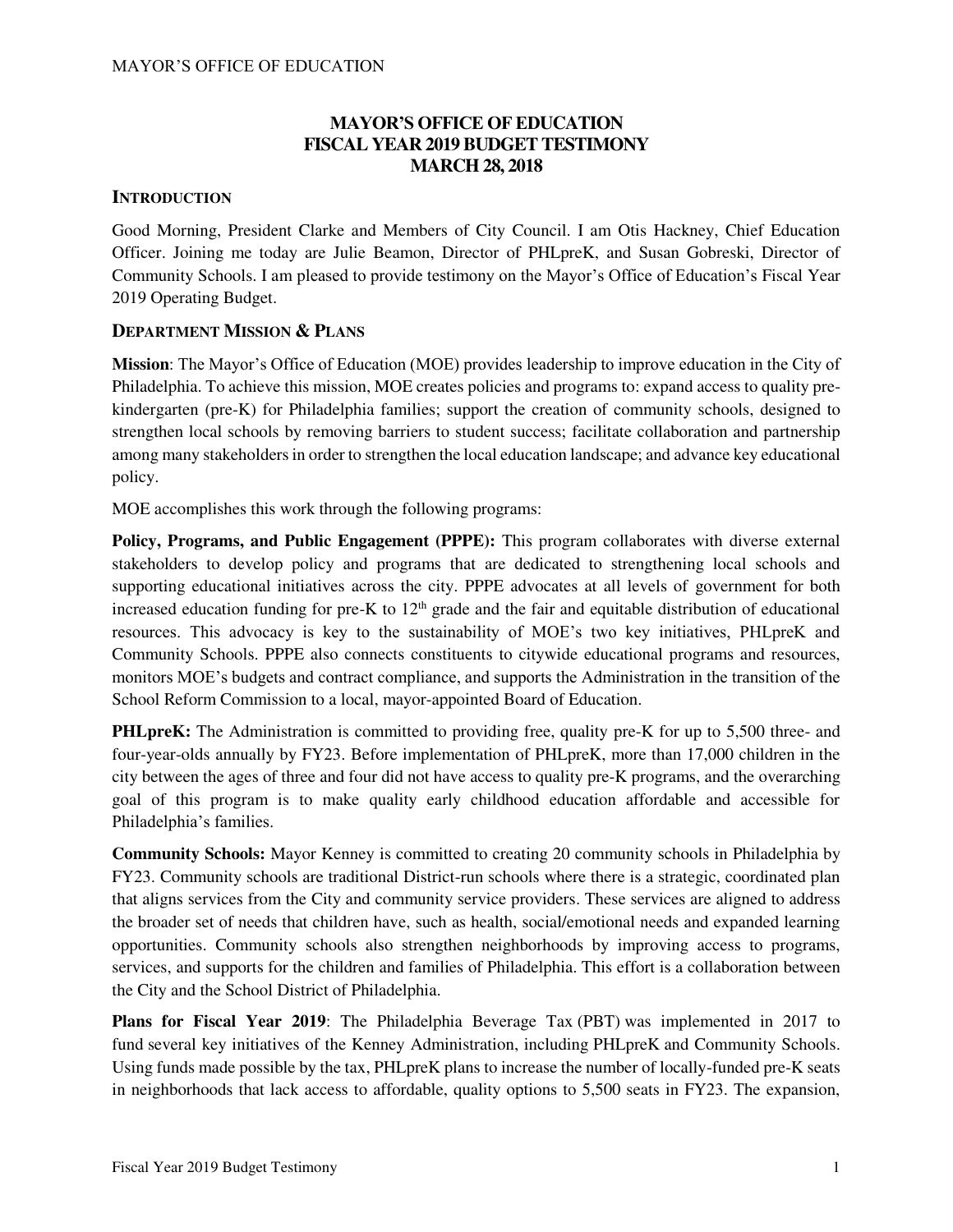however, will depend on the outcome of the litigation surrounding the PBT, which funds the program. While litigation is ongoing, full expansion of the program will not be possible and MOE will hold the number of seats steady at 2,000. If the litigation is resolved in the City's favor, MOE will begin to expand the program, with 3,000 seats in FY20, 4,000 seats in FY21, 5,000 seats in FY22, and 5,500 seats in FY23.

During FY19, MOE will continue to contract with Philadelphia Health Management Corporation (PHMC), and partner with Urban Affairs Coalition (UAC), the School District of Philadelphia and District 1199C Training and Upgrading Fund to deliver quality pre-K to 2,000 students at approximately 86 sites throughout the city. 81% of these students are in households at or below 200% of the Federal Poverty Level, which equated to \$40,840 for a family of three in 2017.

To ensure that there are enough qualified, early childhood education professionals available to meet the workforce demand created by PHLpreK, MOE will connect current and prospective PHLpreK teachers and staff to scholarships, apprenticeships, and other continuing education opportunities. MOE will deliver technical assistance and capacity-building supports to PHLpreK providers, including but not limited to: instructional coaching; curricula training; classroom supplies; and small business coaching. To date, 22 PHLpreK "Growth" providers have earned a Keystone STAR 3 quality designation because of PHLpreK investment. MOE will continue to support the remaining 17 "Growth" providers who are striving for STAR 3 status. Finally, committed to continuous improvement, MOE will continue a three-year program evaluation conducted by the National Institute for Early Education Research.

For the Community Schools initiative, expansion will also continue over the FY19-23 Plan, with 20 Community Schools in place by FY23. While litigation is ongoing, full expansion of the program will not be possible and the City will hold the number of community schools at 12. If the litigation is resolved in the City's favor, MOE will expand the program, with 14 community schools in FY20, 16 community schools in FY21, 18 community schools in FY22, and 20 community schools in FY23.

During FY19, Community Schools will continue to operationalize site-specific plans for each community school. We will expand services and programming that address the targeted needs of each community and continue to strengthen family and community engagement to increase program participation. Through collaboration with other City departments, the School District, and community partners, Community Schools will implement strategies to support the entire system of community schools. For example, the Office of Adult Education is working in each Community School to provide Adult Basic Education, GED preparation and English as a Second Language classes, and this partnership is on track to grow next year. We also work extensively with the Department of Public Health to assess access to health services in schools, and to connect families to health insurance, and to asthma, vision, and dental care. We are collaborating on a pilot in the Health Enterprise Zone where community health connectors work with Community School Coordinators and the school nurse to improve access to health resources for families. We are also collaborating with the City's Out-of-School Time initiative and Philadelphia Parks and Recreation to increase after-school programming and summer work opportunities for youth. Community Schools also contracted with a research firm to conduct a process and impact evaluation. The consultant will evaluate the quality of community school implementation, measure interim outcomes including participation and satisfaction with services, and create the foundation for tracking longer-term impact.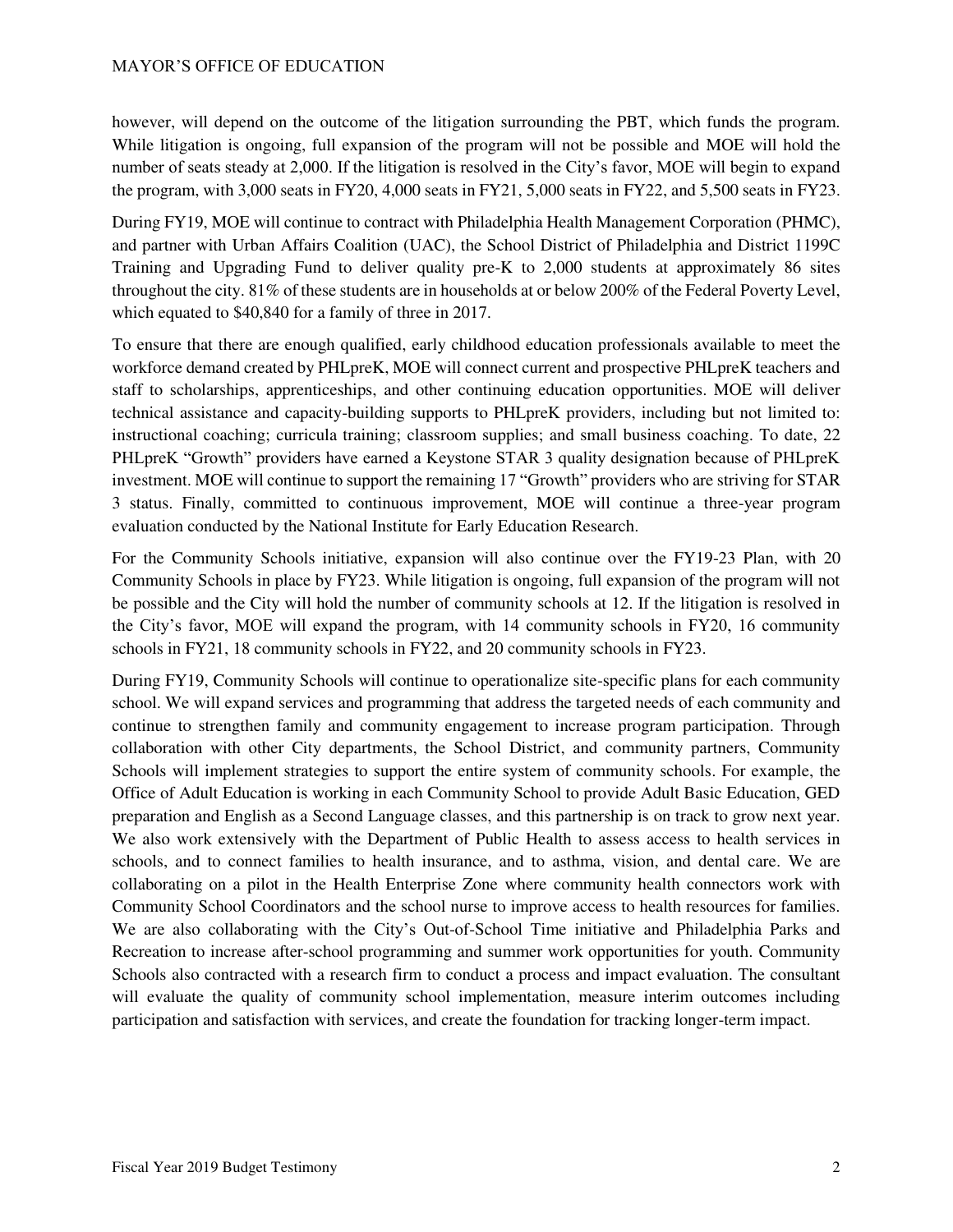# **BUDGET SUMMARY & OTHER BUDGET DRIVERS**

| <b>Staff Demographics Summary (as of December 2017)</b> |           |                             |           |           |  |  |
|---------------------------------------------------------|-----------|-----------------------------|-----------|-----------|--|--|
|                                                         | Total     | Minority                    | White     | Female    |  |  |
| Number of Full-Time Staff                               | 32        | 22                          | 10        | 22        |  |  |
| Number of Exempt Staff                                  | 32        | 22                          | 10        | 22        |  |  |
| Number of Executive Staff (deputy<br>level and above)   | 4         | $\mathcal{D}_{\mathcal{L}}$ | 2         | 3         |  |  |
| Average Salary, Full-Time Staff                         | \$67,078  | \$66,045                    | \$69,350  | \$66,977  |  |  |
| Average Salary, Exempt Staff                            | \$67,078  | \$66,045                    | \$69,350  | \$66,977  |  |  |
| Average Salary, Executive Staff                         | \$116,250 | \$132,500                   | \$100,000 | \$105,000 |  |  |
| Median Salary, Full-Time Staff                          | \$60,000  | \$60,000                    | \$65,000  | \$60,500  |  |  |
| Median Salary, Exempt Staff                             | \$60,000  | \$60,000                    | \$65,000  | \$60,500  |  |  |
| Median Salary, Executive Staff                          | \$115,000 | \$115,000                   | \$115,000 | \$115,000 |  |  |

| <b>Employment Levels (as of December 2017)</b> |                 |          |  |  |  |
|------------------------------------------------|-----------------|----------|--|--|--|
|                                                | <b>Budgeted</b> | Filled   |  |  |  |
| Number of Full-Time Positions                  | 36              | 32       |  |  |  |
| Number of Exempt Positions                     | 36              | 32       |  |  |  |
| Number of Executive Positions (deputy          |                 |          |  |  |  |
| level and above)                               |                 |          |  |  |  |
| Average Salary of All Full-Time Positions      | \$72,002        | \$67,078 |  |  |  |
| Median Salary of All Full-Time Positions       | \$60,000        |          |  |  |  |

| <b>General Fund Financial Summary by Class</b>    |                |                    |                |                    |                |                  |  |  |
|---------------------------------------------------|----------------|--------------------|----------------|--------------------|----------------|------------------|--|--|
|                                                   | FY17 Original  | FY17 Actual        | FY18 Original  | FY18 Estimated     | FY19 Proposed  | Difference:      |  |  |
|                                                   | Appropriations | <b>Obligations</b> | Appropriations | <b>Obligations</b> | Appropriations | <b>FY19-FY18</b> |  |  |
| Class 100 - Employee Compensation                 | \$1,704,925    | \$1,933,963        | \$2,679,927    | \$2,592,084        | \$2,592,084    | \$0              |  |  |
| Class 200 - Purchase of Services                  | \$25,115,000   | \$11,924,801       | \$39,407,000   | \$20,454,045       | \$21,711,818   | \$1,257,773      |  |  |
| Class $300/400$ - Materials, Supplies & Equipment | \$400,000      | \$17,602           | \$364,750      | \$45,550           | \$45,550       | \$0              |  |  |
| Class 500 - Contributions                         | \$250,000      | \$0                | \$100,000      | \$100,000          | \$100,000      | \$0              |  |  |
|                                                   | \$27,469,925   | \$13,876,366       | \$42,551,677   | \$23,191,679       | \$24,449,452   | \$1,257,773      |  |  |

| <b>Contracts Summary (Professional Services only)</b> |                       |              |             |  |  |  |
|-------------------------------------------------------|-----------------------|--------------|-------------|--|--|--|
|                                                       | FY18 YTD<br>(Q1 & Q2) |              |             |  |  |  |
| Total amount of contracts                             | N/A                   | \$11,051,601 | \$4,317,179 |  |  |  |
| Total amount to M/W/DSBE                              | N/A                   | \$2,700      | \$4,619     |  |  |  |
| Participation Rate <sup>2</sup>                       | N/A                   | $0.02\%$     | $0.11\%$    |  |  |  |

*<sup>1</sup> The Mayor's Office of Education was created as a department in FY17. Prior to that, it was part of the Mayor's Office.*

<sup>2</sup> The FY18 contract amount is for contracts with non-profit entities, which are not eligible for M/W/DSBE participation. The board demographics of these entities are included on *page 8 of this testimony. Out of 86 PHLpreK programs, 50 are minority- or women-owned for-profit businesses. MOE is currently working with the Office of Economic Opportunity to help these PHLpreK providers apply for the Minority/Women/Disabled Enterprise (M/W/DSBE) certification.* 

Currently, MOE works with OEO on a contract-by-contract basis and does not have a department-wide M/W/DSBE goal.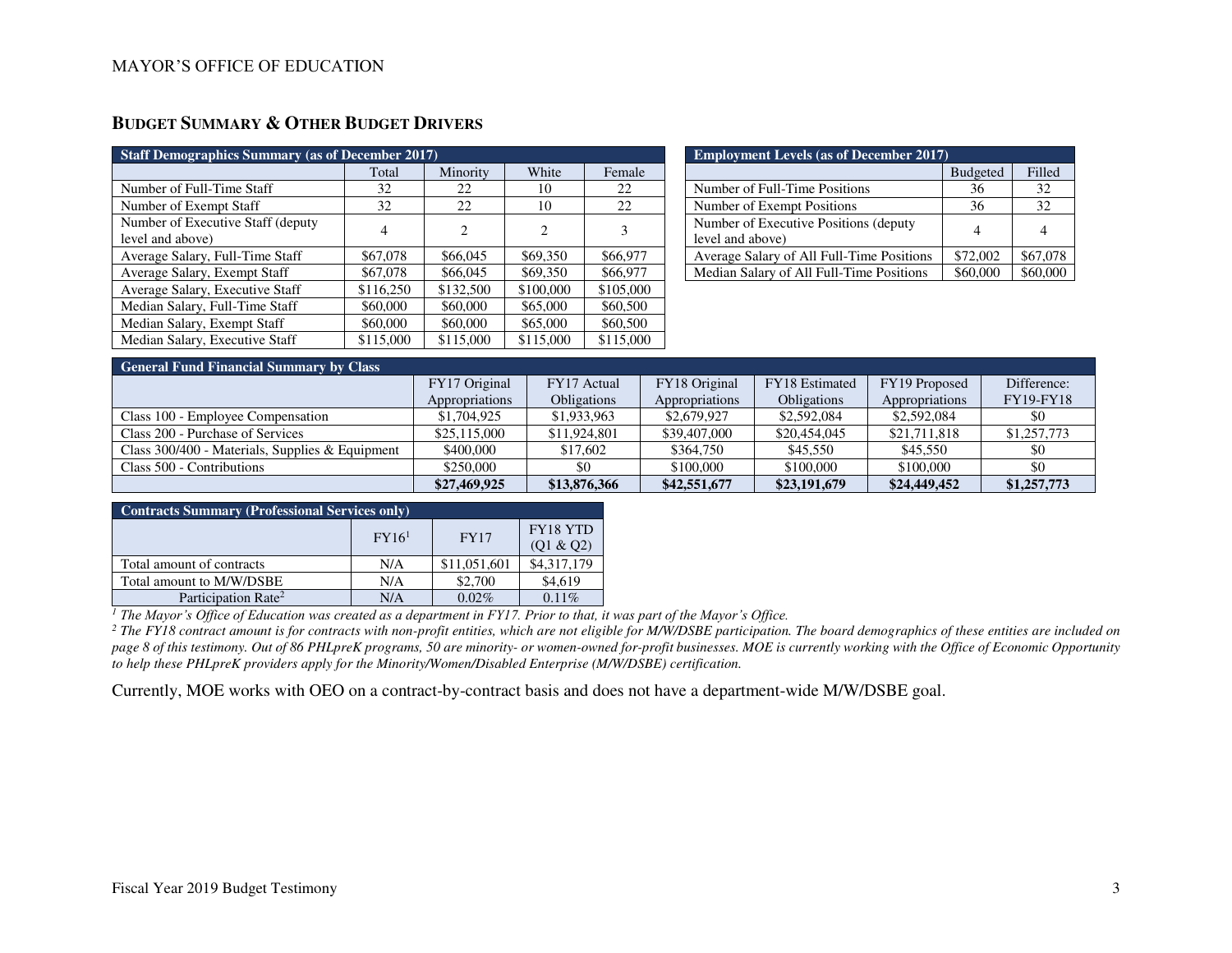## **PROPOSED BUDGET OVERVIEW**

### **Proposed Funding Request**:

The proposed Fiscal Year 2019 General Fund budget totals \$24,449,452, an increase of \$1,257,773 over Fiscal Year 2018 estimated obligation levels. This increase is primarily due to expanding programs in the 12 existing Community Schools and increasing PHLpreK supports. While the Philadelphia Beverage Tax ("PBT") litigation is ongoing, the City will not significantly increase funding for PHLpreK or Community School expansion, setting aside funds for expansion until the litigation is resolved in the City's favor. Instead, the City will hold steady the number of PHLpreK seats at 2,000 and Community Schools at 12 (one of which is funded through a federal grant in the Promise Neighborhood.)

The proposed budget includes:

- \$2,592,084 in Class 100, level funding over FY18. This funding will continue to support 9 positions in Policy, Programs, and Public Engagement to support the work in the Mayor's Office of Education, 5 positions in PHLpreK, and 22 general fund and 1 grant fund positions in Community Schools.
- \$21,711,818 in Class 200, a \$1,257,773 increase over FY18. This funding will fund 2,000 PHL preK slots and 12 community schools. \$20M of this funding will be contracted directly to PHMC, the intermediary governing entity for Pre-K. PHMC manages the monies for enrollment, fiscal administrative supports, and other administrative costs. \$1.7M will be utilized for technical assistance to develop community schools across the city.
- \$43,050 in Class 300, level funding over FY18. This funding will support program implementation with needed office supplies.
- \$2,500 in Class 400, level funding over FY18. This funding will support program implementation with needed office equipment.
- \$100,000 in Class 500, level funding over FY18. This funding will cover gap services to support program expansion for community-based providers, expanded school building hours, and other supports that will ensure our communities have equitable access to services in their community school.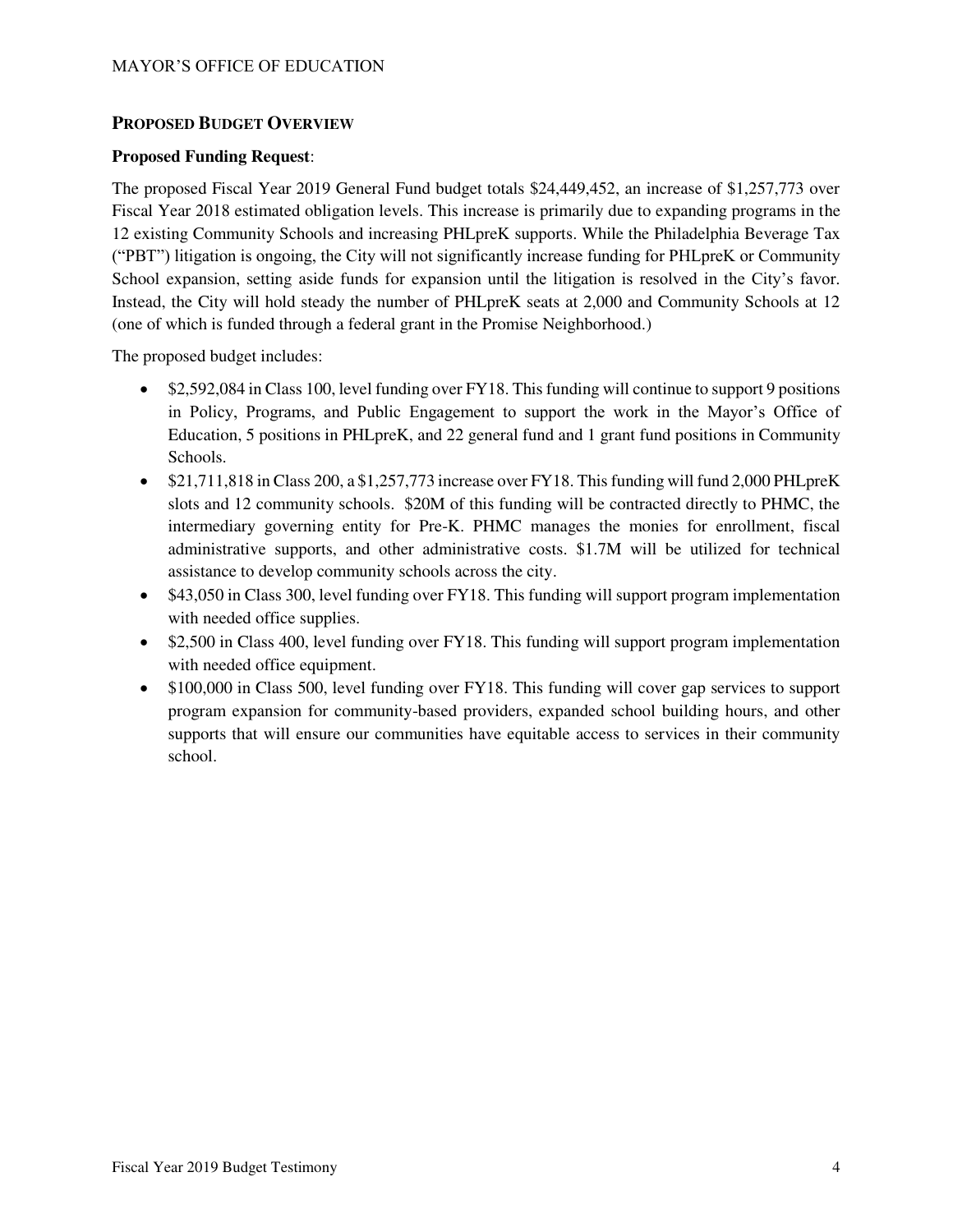# **STAFFING LEVELS**

The department is requesting 36 budgeted positions for FY19, level funding with FY18.

## **NEW HIRES**

| New Hires (from 7/1/2017 to December 2017) |              |  |  |  |
|--------------------------------------------|--------------|--|--|--|
| <b>Total Number</b>                        |              |  |  |  |
|                                            | of New Hires |  |  |  |
| Black or African American                  |              |  |  |  |
| White                                      |              |  |  |  |
| Total                                      |              |  |  |  |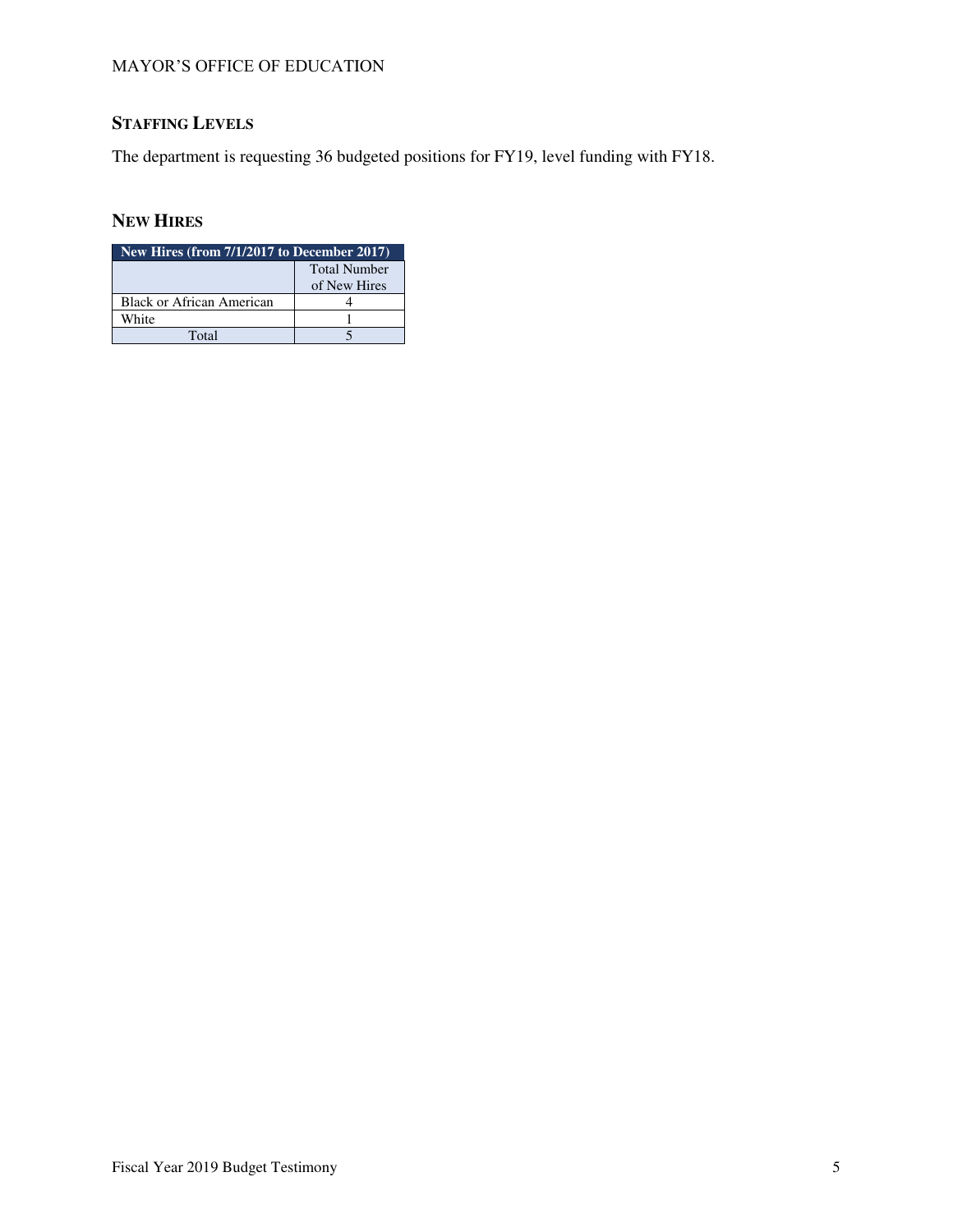## **PERFORMANCE, CHALLENGES, AND INITIATIVES**

#### **Policy, Programs, and Public Engagement (PPPE)**

#### **FY19 Strategic Goals**

- Continue to support constituents in accessing educational resources and services.
- Support the smooth transition to a locally-appointed Board of Education.
- Expand outreach to high school seniors eligible to apply for the City of Philadelphia Scholarship.

| <b>FY19 Performance Measures</b>                                |             |                 |             |             |  |  |
|-----------------------------------------------------------------|-------------|-----------------|-------------|-------------|--|--|
|                                                                 | <b>FY17</b> | <b>FY18 YTD</b> | <b>FY18</b> | <b>FY19</b> |  |  |
| Measure                                                         | Actual      | $(01 + 02)$     | Target      | Target      |  |  |
| Average response time for constituent requests and referrals to |             |                 |             |             |  |  |
| outside education services, where applicable (days)             |             |                 |             |             |  |  |

# **PHLpreK**

## **FY19 Strategic Goals**

- Enroll 2,000 children in quality pre-K for the 2018-2019 school year.
- Work with PHLpreK providers to ensure they have the resources to achieve and maintain quality.
- Strengthen the PHLpreK workforce through increased participation in professional development, continuing education, and instructional coaching.

| <b>FY19 Performance Measures</b>                                                   |             |                 |             |             |
|------------------------------------------------------------------------------------|-------------|-----------------|-------------|-------------|
|                                                                                    | <b>FY17</b> | <b>FY18 YTD</b> | <b>FY18</b> | <b>FY19</b> |
| Measure <sup>1</sup>                                                               | Actual      | $(Q1 + Q2)$     | Target      | Target      |
| Number of children enrolled in PHLpreK                                             | 1.996       | 2.000           | 2,000       | 2,000       |
| Number of teachers receiving career pathways and coaching<br>supports <sup>2</sup> | N/A         | 18              | 25          | 25          |
| Number of PHLpreK providers that are STAR 3 and 4                                  | 61          | 69              | 69          | 86          |

*1 While PBT litigation is pending, additional funding for the expansion of programs supported by the tax, such as PHLpreK and Community Schools, is being held in a reserve.* 

*2 This is a new measure for FY18, so data is not available for FY17.*

## **Community Schools**

#### **FY19 Strategic Goals**

- Establish designated Community Schools as neighborhood anchors by expanding programs, services, and community engagement.
- Implement programs in schools that align to each community school's plan to address non-academic barriers to learning.

| <b>FY19 Performance Measures</b>                               |             |             |                   |                   |  |  |
|----------------------------------------------------------------|-------------|-------------|-------------------|-------------------|--|--|
|                                                                | <b>FY17</b> | FY18 YTD    |                   |                   |  |  |
| Measure <sup>1</sup>                                           | Actual      | $(Q1 + Q2)$ | FY18 Target       | FY19 Target       |  |  |
| Milestone: Complete a needs assessment and                     |             | N/A         | 12                |                   |  |  |
| strategic plan for each community school <sup>2</sup>          |             |             |                   |                   |  |  |
| Milestone: Implement three programs per school as              |             |             | 27 total programs | 36 total programs |  |  |
| identified by a community school's strategic plan <sup>3</sup> |             | N/A         | implemented in 9  | implemented in 12 |  |  |
|                                                                |             |             | schools           | schools           |  |  |

*<sup>1</sup> While PBT litigation is pending, additional funding for the expansion of programs supported by the tax, such as PHLpreK and Community Schools, is being held in a reserve.*

*2 This is an annual milestone measure.*

*3 This is an annual milestone measure. This is a new measure for FY18, so data is not available for FY17.*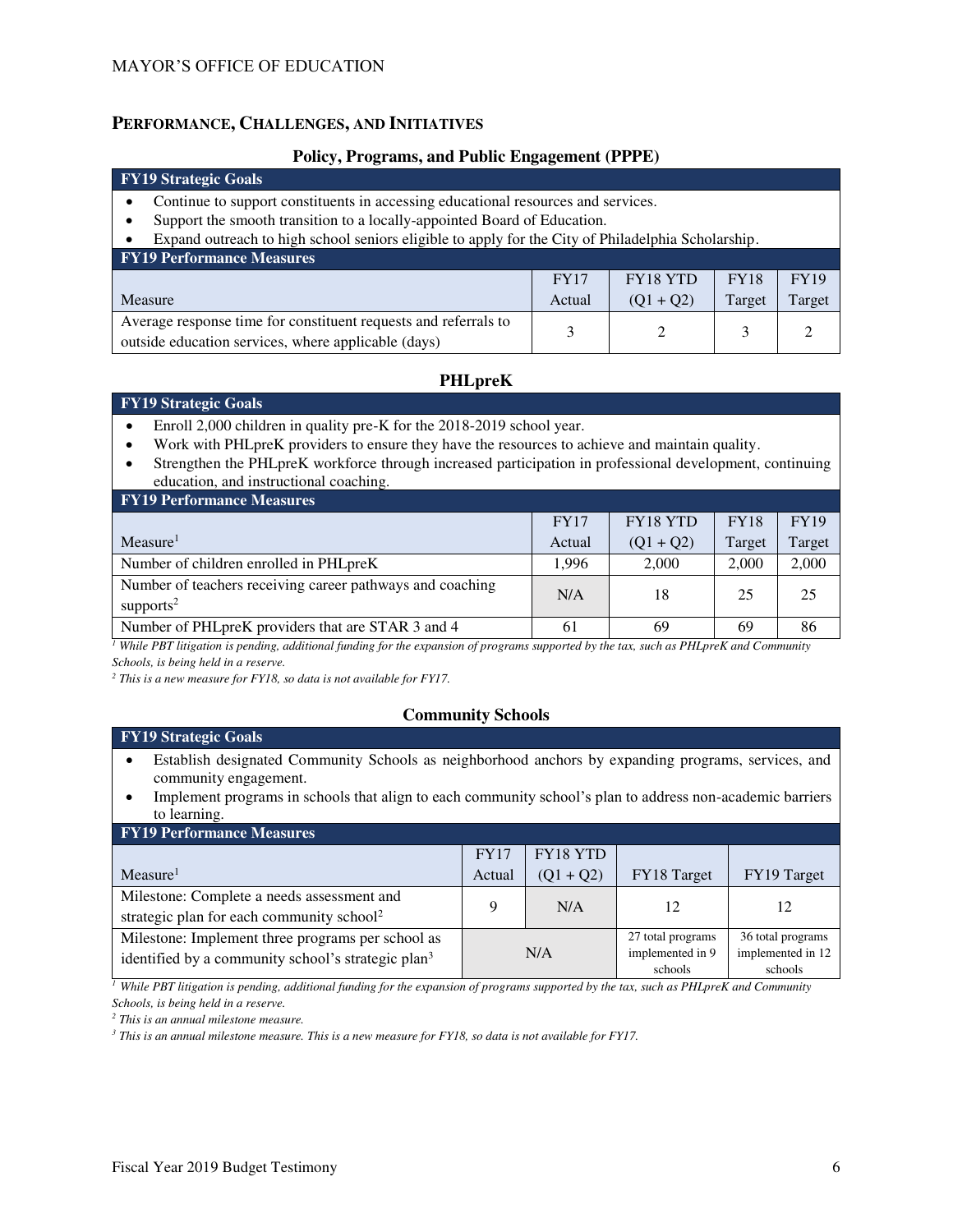## **OTHER BUDGETARY IMPACTS**

## **Federal and State (Where Applicable)**

A decrease in federal or state funds for Head Start, Head Start Supplemental or Pre-K Counts will reduce the number of children able to access quality pre-K in Philadelphia. Any increases or decreases in federal or state funds for quality pre-K would affect our projections. The Trump Administration's budget proposal includes significant budget reductions for Health and Human Services that could impact the availability of federally subsidized Head Start seats in Philadelphia.

In addition, the School District of Philadelphia faces a reduction of Title I, Title II, and Medicaid funding. While this would not impact funding for the Community Schools initiative, it could impact the programs and services currently offered at the schools, which could impact the priorities laid out in Community School Plans.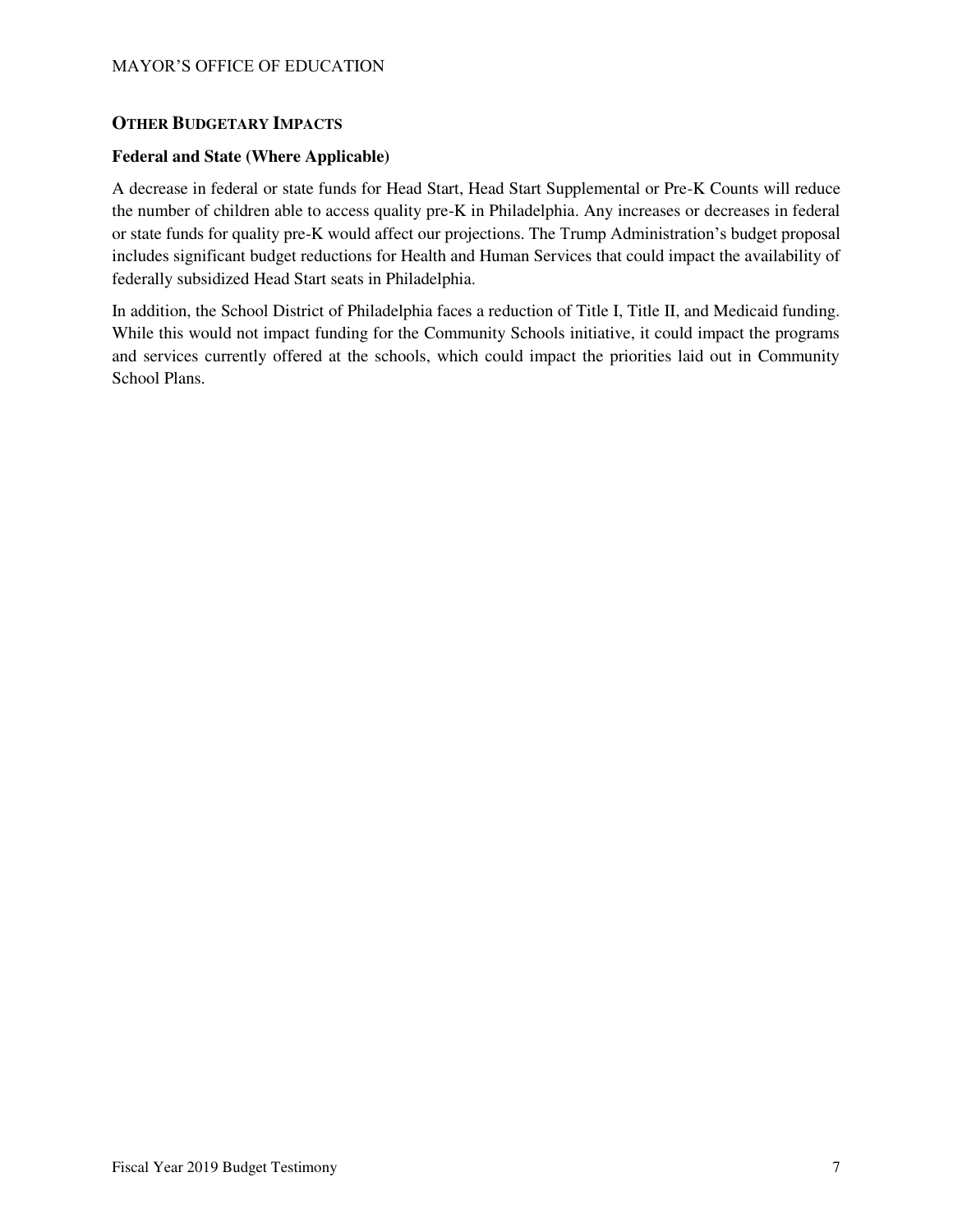# **CONTRACTING EXPERIENCE**

MOE does not have any contracts with for-profit providers.

| <b>Non-Profit Vendor Demographics</b> |              |            |
|---------------------------------------|--------------|------------|
| Philadelphia Health Management        |              |            |
| Corporation (PHMC)                    | Minority $%$ | Female $%$ |
| Workforce                             | 68.00%       | 77.00%     |
| Executive                             | 50.00%       | 76.00%     |
| Board                                 | 50.00%       | 35.00%     |
| Urban Affairs Coalition (UAC)         | Minority %   | Female %   |
| Workforce                             | 93.79%       | 51.98%     |
| Executive                             | 85.00%       | 50.00%     |
| Board                                 | 60.00%       | 40.00%     |
| Research for Action                   | Minority %   | Female %   |
| Workforce                             | 23.00%       | 73.00%     |
| Executive                             | 33.00%       | 100.00%    |
| Board                                 | 45.00%       | 55.00%     |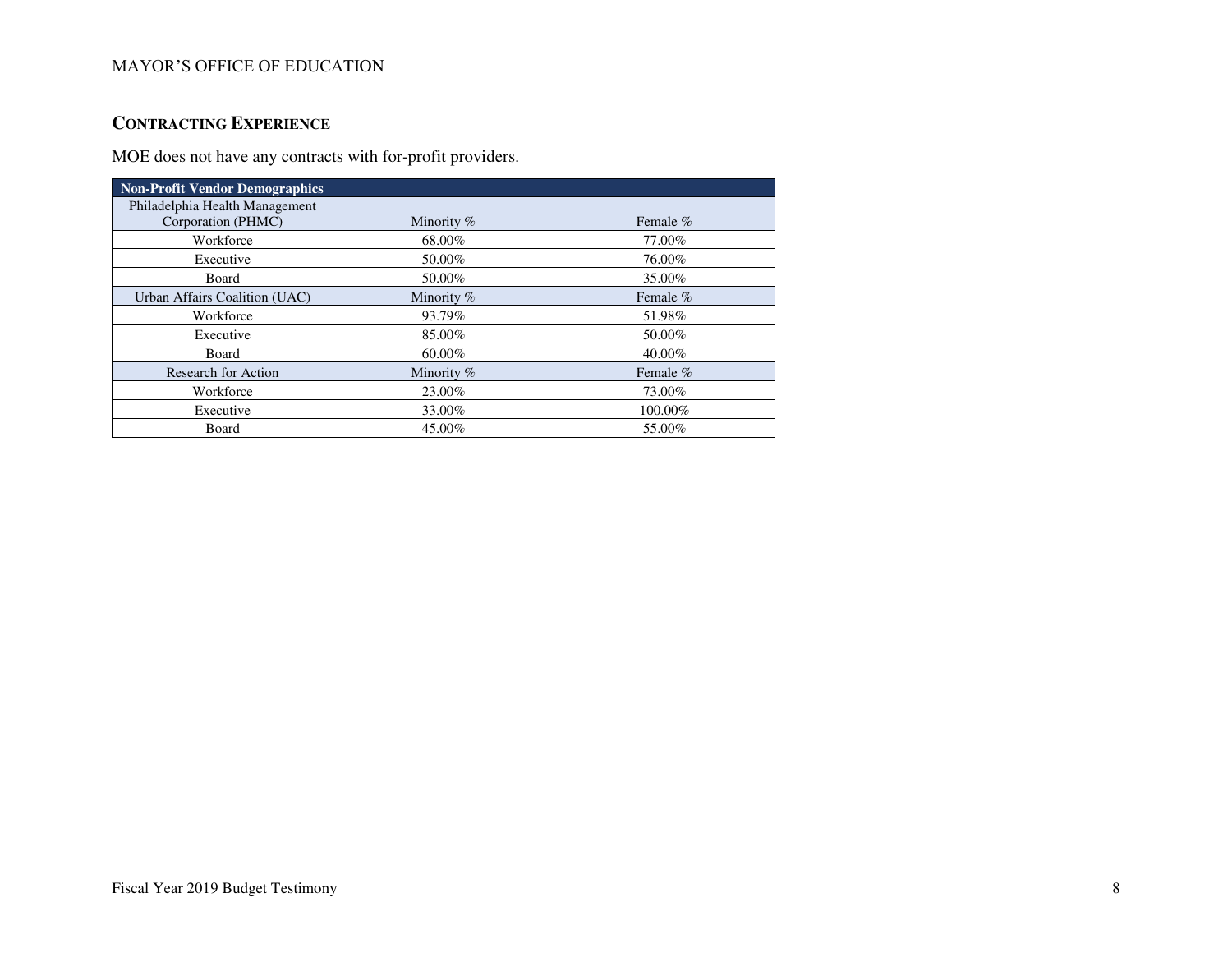# **EMPLOYEE DATA**

| <b>Staff Demographics (as of December 2017)</b> |                                                  |                  |                      |           |                  |
|-------------------------------------------------|--------------------------------------------------|------------------|----------------------|-----------|------------------|
|                                                 | <b>Full-Time Staff</b><br><b>Executive Staff</b> |                  |                      |           |                  |
|                                                 | Male                                             | Female           |                      | Male      | Female           |
|                                                 | African-                                         | African-         |                      | African-  | African-         |
|                                                 | American                                         | American         |                      | American  | American         |
| Total                                           | 6                                                | 13               | Total                | 1         | 1                |
| % of Total                                      | 19%                                              | 41%              | % of Total           | 25%       | 25%              |
| Average Salary                                  | \$74,167                                         | \$63,462         | Average Salary       | \$150,000 | \$115,000        |
| <b>Median Salary</b>                            | \$60,000                                         | \$60,000         | Median Salary        | \$0       | \$0              |
|                                                 | White                                            | White            |                      | White     | White            |
| Total                                           | $\overline{c}$                                   | 8                | Total                | $\theta$  | $\overline{2}$   |
| % of Total                                      | 6%                                               | 25%              | % of Total           | $0\%$     | 50%              |
| Average Salary                                  | \$50,000                                         | \$74,187         | Average Salary       | N/A       | \$100,000        |
| Median Salary                                   | \$0                                              | \$65,500         | Median Salary        | N/A       | \$0              |
|                                                 | Hispanic                                         | Hispanic         |                      | Hispanic  | Hispanic         |
| Total                                           | $\overline{2}$                                   | 1                | Total                | $\Omega$  | $\mathbf{0}$     |
| % of Total                                      | $6\%$                                            | $3\%$            | % of Total           | $0\%$     | $0\%$            |
| Average Salary                                  | \$64,000                                         | \$55,000         | Average Salary       | N/A       | N/A              |
| <b>Median Salary</b>                            | \$0                                              | \$0              | Median Salary        | N/A       | N/A              |
|                                                 | Asian                                            | Asian            |                      | Asian     | Asian            |
| Total                                           | $\theta$                                         | $\overline{0}$   | Total                | $\theta$  | $\boldsymbol{0}$ |
| % of Total                                      | $0\%$                                            | $0\%$            | % of Total           | $0\%$     | $0\%$            |
| Average Salary                                  | N/A                                              | N/A              | Average Salary       | N/A       | N/A              |
| Median Salary                                   | N/A                                              | N/A              | Median Salary        | N/A       | N/A              |
|                                                 | Other                                            | Other            |                      | Other     | Other            |
| Total                                           | $\Omega$                                         | $\boldsymbol{0}$ | Total                | $\Omega$  | $\boldsymbol{0}$ |
| % of Total                                      | $0\%$                                            | $0\%$            | % of Total           | $0\%$     | $0\%$            |
| Average Salary                                  | N/A                                              | N/A              | Average Salary       | N/A       | N/A              |
| Median Salary                                   | N/A                                              | N/A              | <b>Median Salary</b> | N/A       | N/A              |
|                                                 | <b>Bilingual</b>                                 | <b>Bilingual</b> |                      | Bilingual | Bilingual        |
| Total                                           | 2                                                | 1                | Total                | $\theta$  | $\mathbf{0}$     |
| % of Total                                      | $6\%$                                            | 3%               | % of Total           | $0\%$     | $0\%$            |
| Average Salary                                  | \$57,500                                         | \$58,000         | Average Salary       | N/A       | N/A              |
| <b>Median Salary</b>                            | \$0                                              | \$0              | Median Salary        | N/A       | N/A              |
|                                                 | Male                                             | Female           |                      | Male      | Female           |
| Total                                           | 10                                               | 22               | Total                | 1         | 3                |
| % of Total                                      | 31%                                              | 69%              | % of Total           | 25%       | 75%              |
| Average Salary                                  | \$67,300                                         | \$66,977         | Average Salary       | \$150,000 | \$105,000        |
| <b>Median Salary</b>                            | \$60,000                                         | \$60,500         | <b>Median Salary</b> | \$150,000 | \$115,000        |